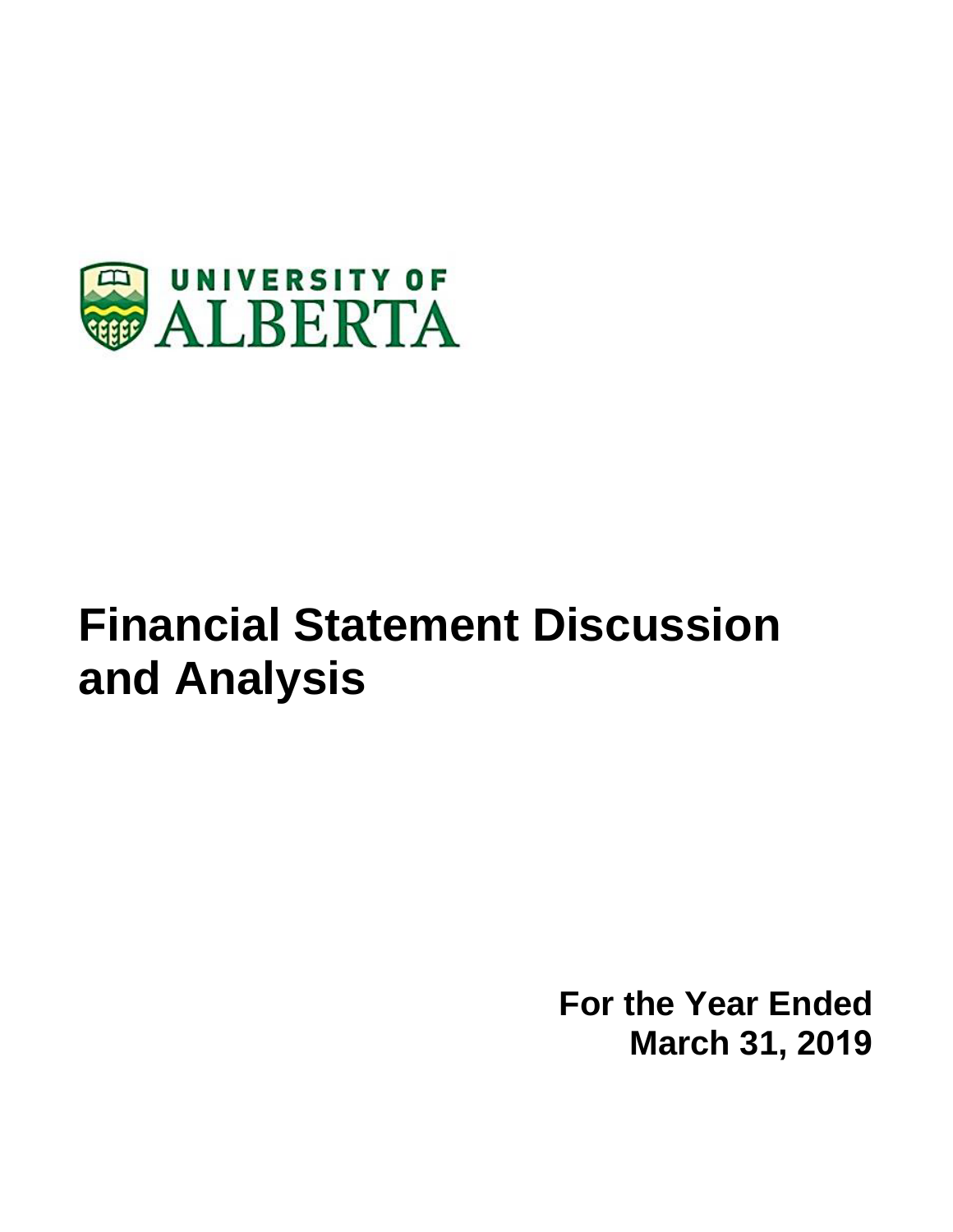The consolidated financial statement discussion and analysis should be read in conjunction with the University of Alberta audited financial statements. The university's financial statements have been prepared in accordance with Canadian Public Sector Accounting Standards. For more in-depth discussion and analysis of the university's goals and objectives please refer to the following documents:

For the Public Good, Comprehensive Institutional Plan, Investment Reports. https://www.ualberta.ca/reporting

The consolidated financial statement discussion and analysis provides an overview of the university's:

- $\geq$  Summary of Financial Results<br>  $\geq$  Revenue and Expense
- Revenue and Expense
- $\triangleright$  Capital Acquisitions<br> $\triangleright$  Net Assets and Net
- $\triangleright$  Net Assets and Net Debt<br> $\triangleright$  Areas of Significant Finar
- Areas of Significant Financial Risk

# **Summary of Financial Results**

The university ended the year with an annual surplus of \$198.8 million. Of this amount \$75.5 million are donations directed to endowments and endowment capitalized investment income and therefore are not available for spending. The annual operating surplus of \$123.3 million; 6.3% of total revenue (budget: \$14.4; 0.7% of total revenue) was primarily used for capital and investment acquisitions and debt repayment. Capital acquisition expenditures include library resources, scientific equipment and computer hardware/software.

Net assets of \$2,179.5 million increased from the prior year (2018: \$2,005.8). The increase is mainly due to an increase in endowments and the annual operating surplus.



**Expense by Function** 



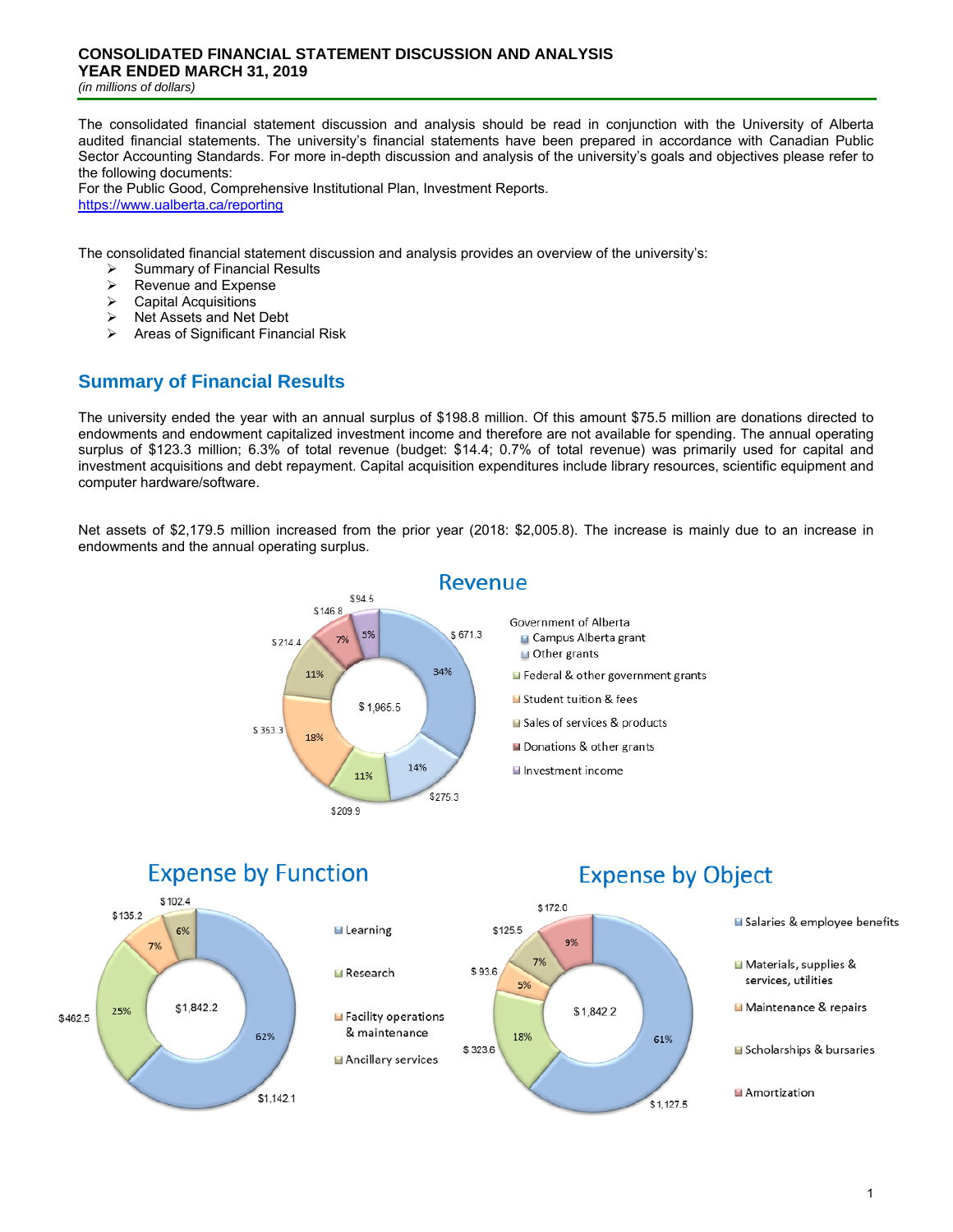## **Revenue**

Total revenue for the year was \$1,965.5 million, an increase of \$35.8 million over the prior year and \$7.0 million (0.4%) more than budget.



Government of Alberta grants (GoA) represent the single largest source of funding for university activities at 48% of total revenue. The GoA increased the Campus Alberta grant (base operating grant) by 2%. Grants are less than budget mainly due to lower research grants and lower than budgeted grant funding for the Academic Medicine and Health Services Program (AMHSP) (offset in donations and other grants).

Federal and other government grants primarily support the university's research activities. Grants are more than budget due to higher than budgeted grant funding from the Federal Government of Canada.

Student tuition and fees includes instructional fees, market modifiers, program differential fees, international student fees, and mandatory non-instructional fees. The GoA has frozen domestic tuition fees for the past three fiscal years and in October 2018 announced that the tuition freeze will be extended through the 2019-20 academic year. Student tuition and fees are more than budget due to higher enrollment of international students.

Sales of services and products revenues are generated by ancillary services and faculties and administrative units to both individuals and external organizations. Ancillary services generated sales of \$91.5 million, while other units generated sales of \$122.8 million. Sales revenue is comparable to budget.

Donations and other grants support many university activities. Donations and other grants are more than budget mainly due to the AMHSP grant funding (offset in GoA) and more than budgeted research grant funding.

Investment income is \$23.5 million more than budget mainly due to the realization of capital gains. Investments fall into two categories, the University Endowment Pool (UEP) and the Non-Endowed Investment Pool (NEIP). The UEP had a return of 5.9% (2018: 8.0% return) and represents the majority of the university's long-term investment strategy. The NEIP investments which are allocated to the short-, mid- and long-term investment strategies had a return of 3.5% (2018: 2.9% return).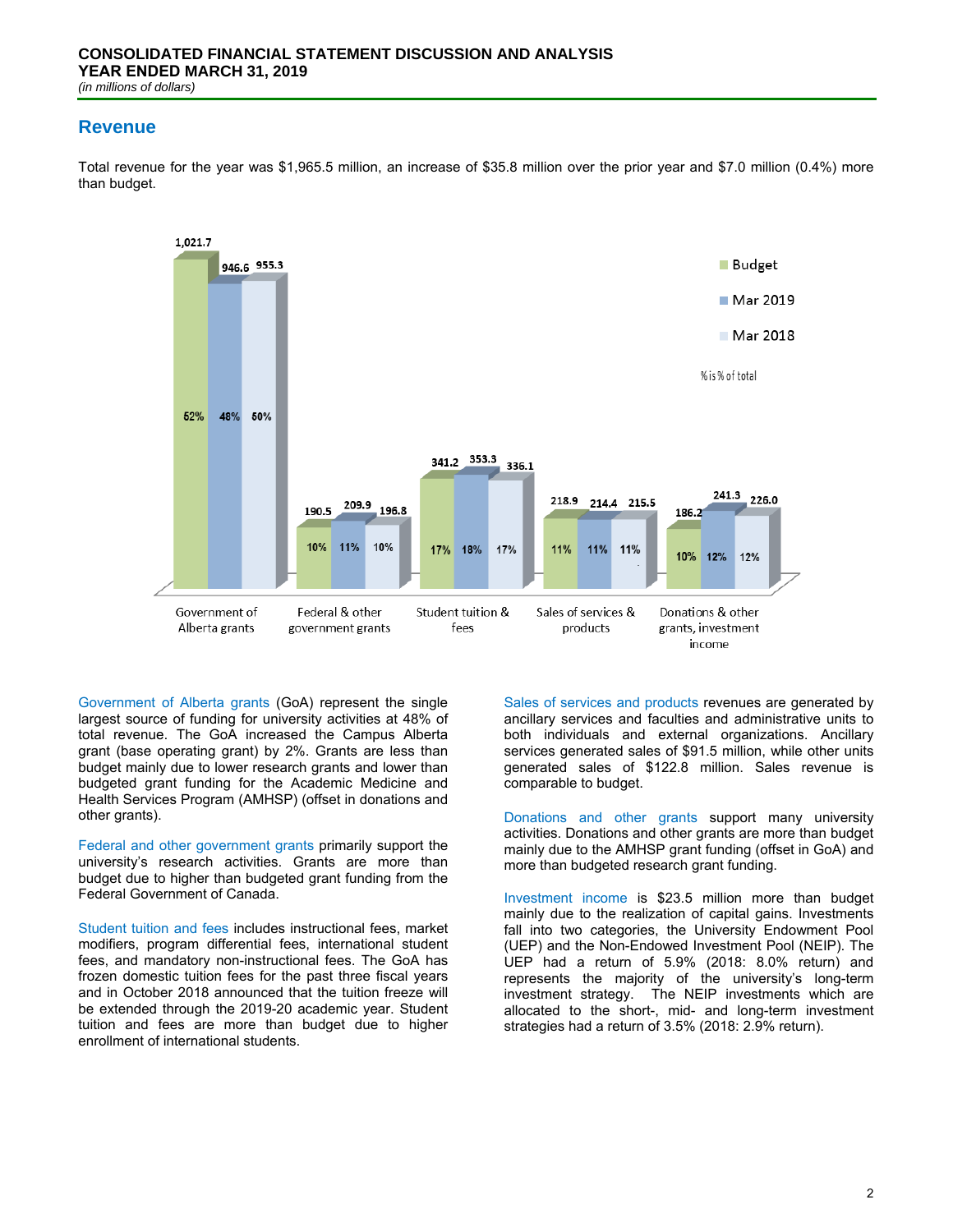## **Expense**

Total expense for the year was \$1,842.2 million, a decrease of \$34.7 million over the prior year and \$101.9 million (5.2%) less than budget. Salaries and employee benefits are the single largest expense representing 61% of total expense.

## **Expense by Object**



Salaries and employee benefits are less than budget mainly in the research fund due to lower spending on salaries for research projects along with lower use of temporary staffing.

Materials, supplies and services, utilities are less than budget mainly due to lower expenditures in the research fund for general services for research projects. Utilities is lower than budget due to lower than budgeted utility rates.

Maintenance and repairs is comparable to budget.

Scholarships and bursaries are more than budget due to a higher number of graduate awards and higher than budgeted endowed scholarships.

Amortization is less than budgeted due to Strategic Investment Fund (SIF) projects coming into service later than planned.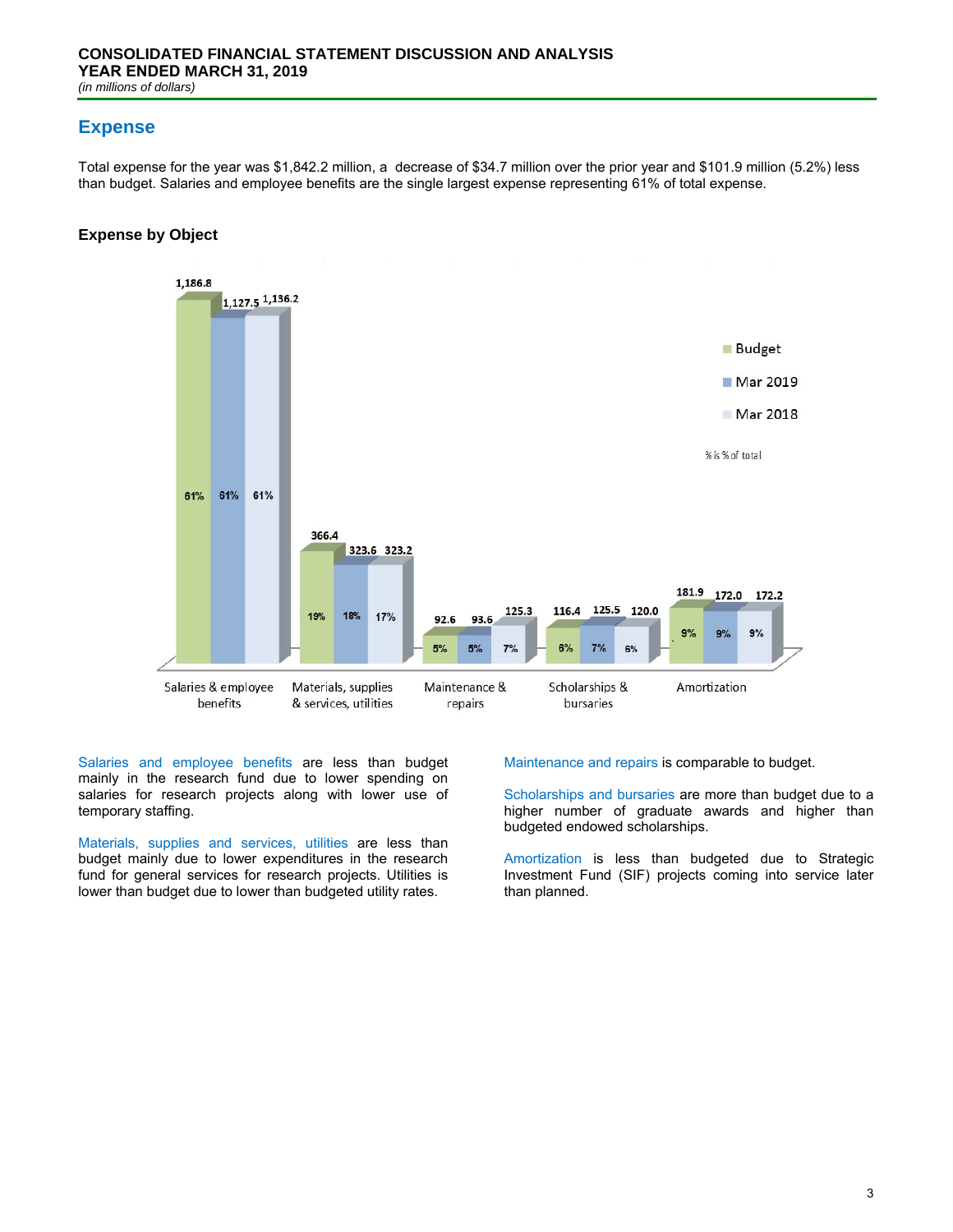## **Expense by Function**



Learning effectively represents the operating activities of the university. A significant component of this category is salary and employee benefit costs. Learning also includes restricted grants and donations that support undergraduate student scholarships, student bursaries and the Academic Medicine and Health Services Program (AMHSP). This expense is less than budget mainly due to lower spending on salaries and materials and services.

Research activities expenses are funded by restricted grants and donations as well as internal funds designated for research related spending. This expense is less than budget due to lower spending on salaries and general services for research projects.

Facility operations and maintenance represents the cost of maintaining university facilities and grounds. This expense is comparable to budget.

Ancillary services include the university bookstore, parking services, utilities and student residences. Ancillary services expenses are comparable to budget.

# **Capital Acquisitions**

The university expended \$124.6 million (2018: \$197.9) on construction and other tangible capital asset acquisitions.

The most significant construction and capital asset acquisitions in 2019 are:

- Two new residence construction projects Nîpisîy House and Thelma Chalifoux Hall.
- Dentistry and Pharmacy Renewal and Repurpose a multi-year project to renovate the Dentistry Pharmacy building.
- University of Alberta Botanic Garden the new Aga Khan Garden and infrastructure upgrades.
- Various Strategic Investment Fund projects which were funded by a combination of GoA grants and university resources.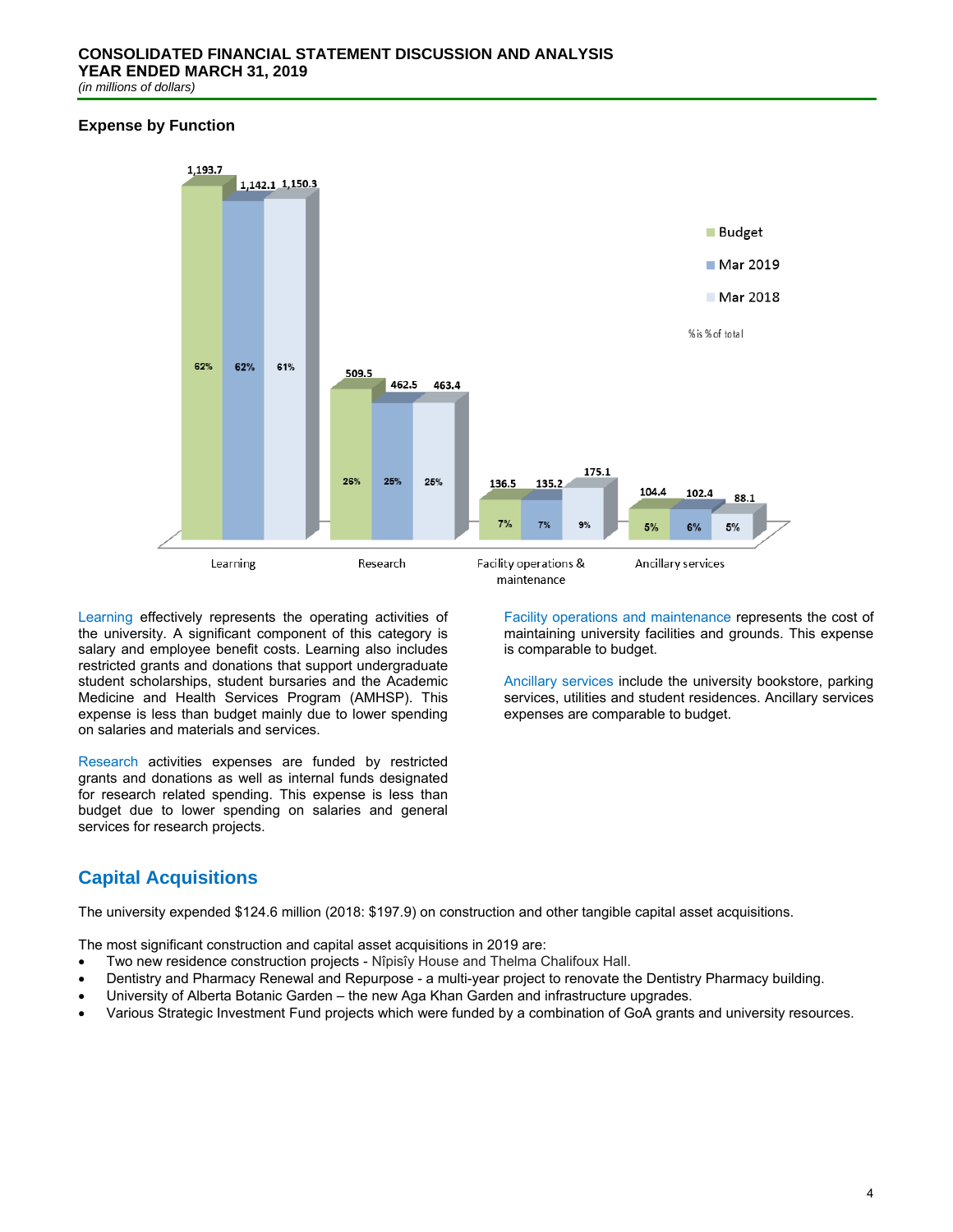# **Net Assets and Net Debt**

#### **Net assets**

The net asset balance is an important indicator of financial health for the university. The net assets measure provides the economic position of the university from all years of operations. The university's net assets include endowments of \$1,432.3 million. Endowments represent contributions from donors that are required to be maintained in perpetuity, as well as capitalized investment income that is also required to be maintained in perpetuity to protect the economic value of the endowment. Endowments are not available for spending. Of the remaining \$747.2 million in net assets, \$553.8 million represents funds invested in tangible capital assets.



|                                           |                          |                          | Investment               |    |                          |                          |
|-------------------------------------------|--------------------------|--------------------------|--------------------------|----|--------------------------|--------------------------|
|                                           |                          | Internally               | in tangible              |    |                          |                          |
|                                           | Unrestricted             | restricted               | capital assets           |    | Endowments               | Total                    |
| Net assets, beginning of year             | \$<br>$74.2$ \$          | $\blacksquare$           | \$<br>552.1              | \$ | 1.379.5<br>S             | 2,005.8                  |
| Annual operating surplus                  | 123.3                    |                          |                          |    |                          | 123.3                    |
| Endowments                                | (0.9)                    |                          | $\overline{\phantom{0}}$ |    | 76.4                     | 75.5                     |
| Tangible capital assets                   | (1.7)                    |                          | 1.7                      |    | $\overline{\phantom{0}}$ | $\overline{\phantom{a}}$ |
| Transfer to internally restricted         | (55.1)                   | 55.1                     | -                        |    |                          | $\overline{\phantom{a}}$ |
| Change in accumulated remeasurement gains | (1.5)                    | $\overline{\phantom{a}}$ | -                        |    | (23.6)                   | (25.1)                   |
| Increase                                  | 64.1                     | 55.1                     | 1.7                      |    | 52.8                     | 173.7                    |
| Net assets, end of year                   | \$<br>138.3 <sup>5</sup> | 55.1 S                   | 553.8                    | S. | $1,432.3$ \$             | 2,179.5                  |

The increase in accumulated surplus from operations is mainly due to the annual operating surplus (\$123.3). The university also transferred \$0.9 million from accumulated surplus to endowments. The university created an internally restricted investment income reserve in the current year (\$55.1). The purpose of the reserve is to create a buffer for risk management purposes; that is, to ensure that future financial obligations can be fulfilled in the event of significant investment losses. The reserve target is 17% of the underlying obligations (investment cost), currently \$96 million, which allows for fluctuations in capital and equity markets to the degree experienced during the financial crisis in 2008-09. Once the reserve target is met, allocations will be made to a Strategic Initiatives Fund that will be used to support long-term institutional goals.

The increase in investment in tangible capital assets of \$1.7 million consists of additions (\$65.6) and debt repayments (\$13.3), less new financing (\$16.8) and amortization (\$60.4). These additions include construction projects, equipment, furnishings, computer hardware/software and library resources.

The university's endowment spending policy provides for an annual spending allocation (2019: \$49.0; 2018: \$38.1) to support a variety of key initiatives in the areas of academic programs, chairs and professorships, scholarships, bursaries and research. The increase in endowments of \$52.8 million is due to an increase in fair value (\$15.7), new contributions (\$36.2) and a transfer of miscellaneous sales revenue from unrestricted net assets (\$0.9).